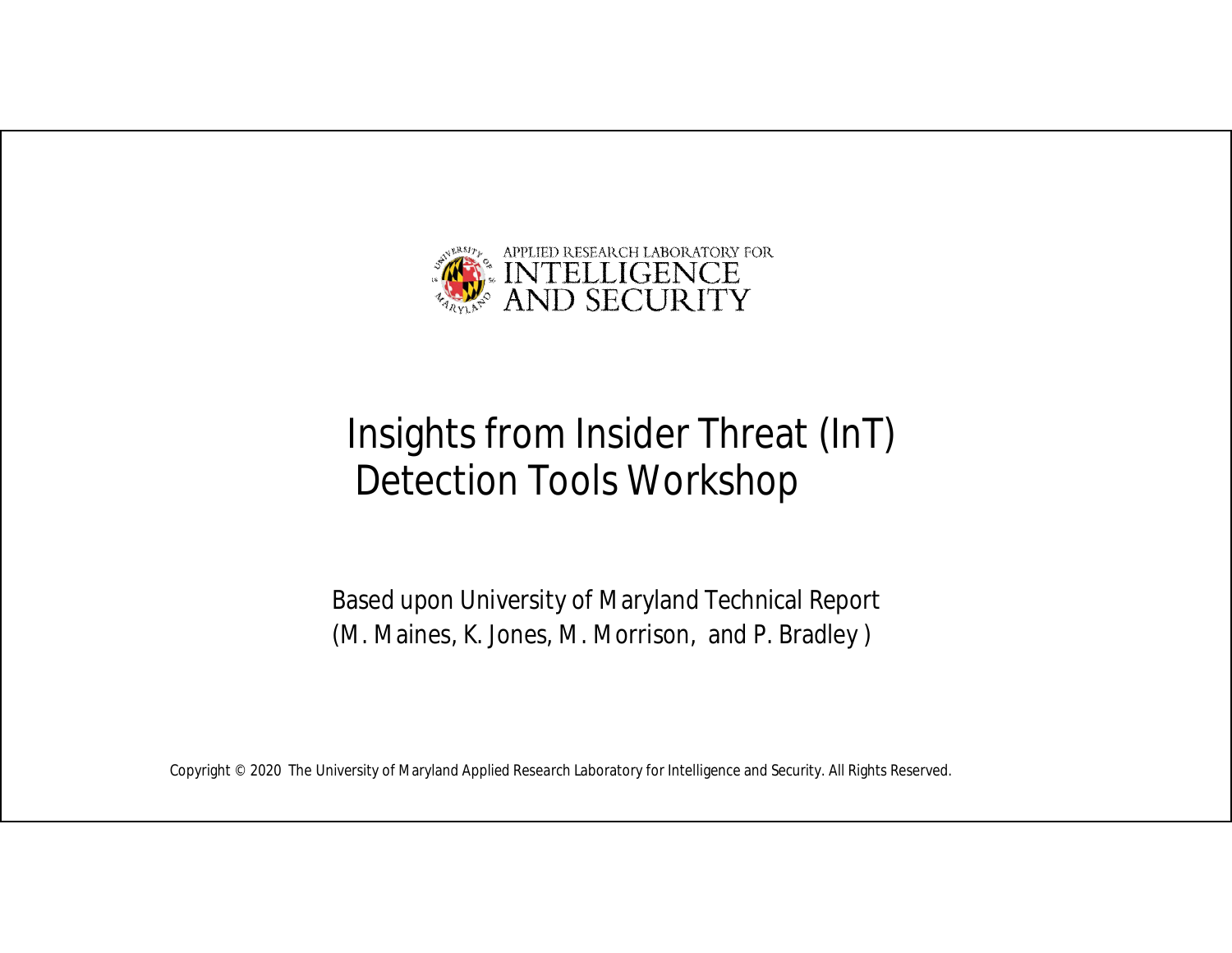# **Insights from Insider Threat (InT) Detection Tools Workshop: Goals and Primary Focus Areas**

The goal of the NITSIG workshop was to answer key questions related to procurement and use of software tools designed to support insider threat identification and mitigation efforts.

Primary areas of focus during the Workshop included:

- 1.Major issues related to current insider threat monitoring tools
- 2.Monitoring and maintenance issues
- 3.Challenges associated with managing data
- 4.Identified requirements for a future insider threat tool
- 5.Program management issues related to insider threat efforts

6.Terminology related to Insider Threat programs: moving from "insider threat" to "insider trust

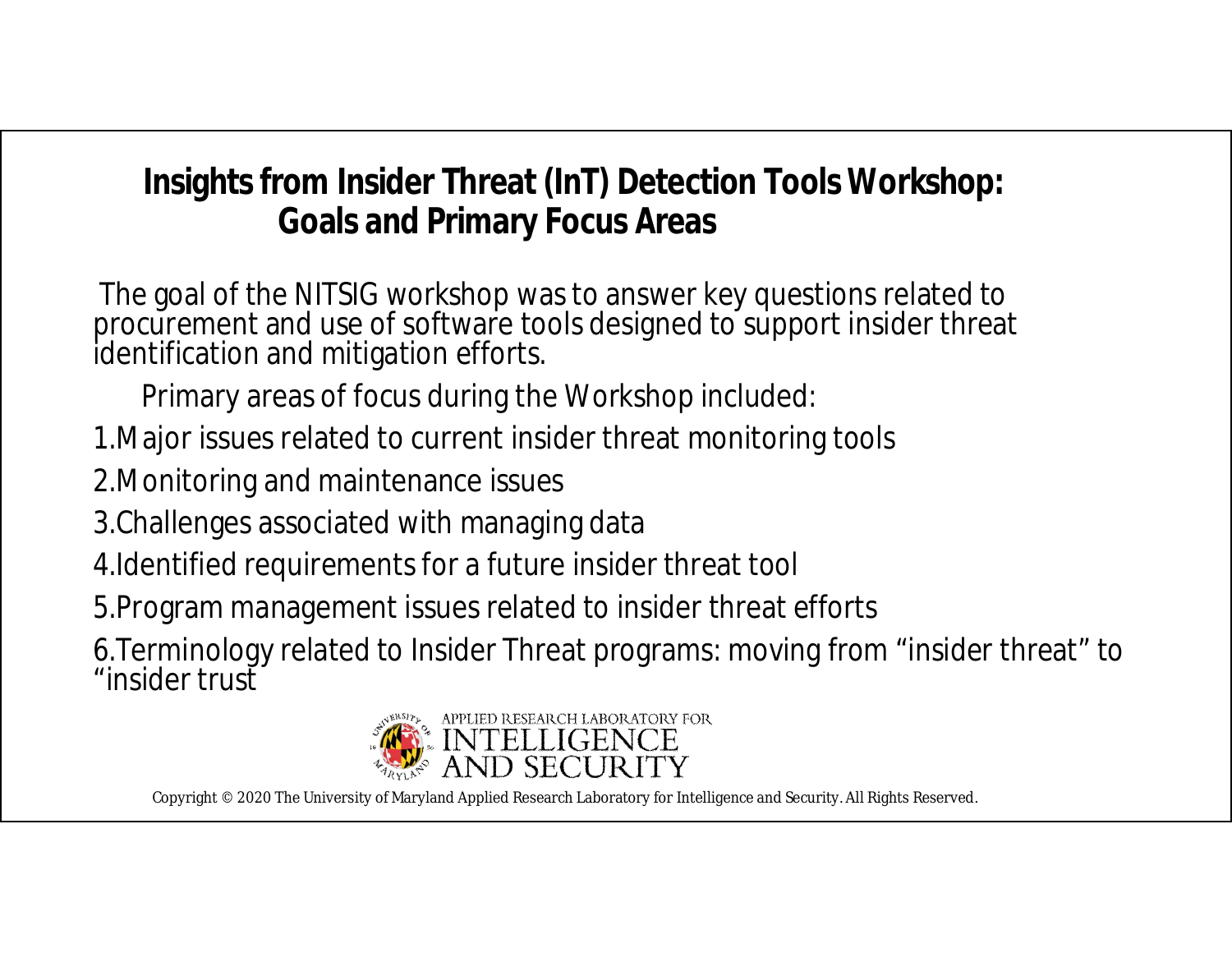#### **Focus Area 1: issues related to Current Insider threat detection tools**

- **Identifying suitable Insider Threat Detection tools is an overarching problem.** Some technology currently marketed as "insider threat detection" products were originally designed for other applications making it difficult to fully examine the range of products that contribute to insider threat monitoring and detection.
- **Incompatibility issues with existing systems.** Not all currently available off-the-shelf insider threat detection products work with existing configurations within agencies and organizations. This can necessitate software adaptations and newly developed connection solutions that require time and money to develop and install.
- **Manpower requirements and costs associated with insider threat detection tools can be very high.** Using insider threat tools can create a manpower issue. Workshop participants indicated that two or more full time equivalents (FTEs) are often required just to set up and maintain the equipment. Manpower requirements to sort, manage, and analyze the data collected by the tools can also be extensive.
- **Capability gaps in basic internal threat tools.** Many behaviors associated with insider threat are not detected with simple tools and require more sophisticated applications. Many behaviors can't be detected without screen capture and keystroke data, which require endpoint monitoring and resources for data analysis. Even logon monitoring, which most organizations are able to do/collect, might not be a good indicator alone, as personnel may be putting in long or irregular hours due to a special assignment, or may alter their hours due to working abroad on a temporary assignment.
- **Endpoint monitoring challenges.** To collect detailed information about individuals, endpoint agents are usually required. Installation of such endpoint monitoring, plus the current practice of a mobile and remote workforce can create a heavy network burden. Many organizations have multiple networks to monitor and, by design, no way to collate data, making it difficult to get a full picture of each employee. Some agencies have employees across the globe, which entails its own complications in regard to login times and data collection.

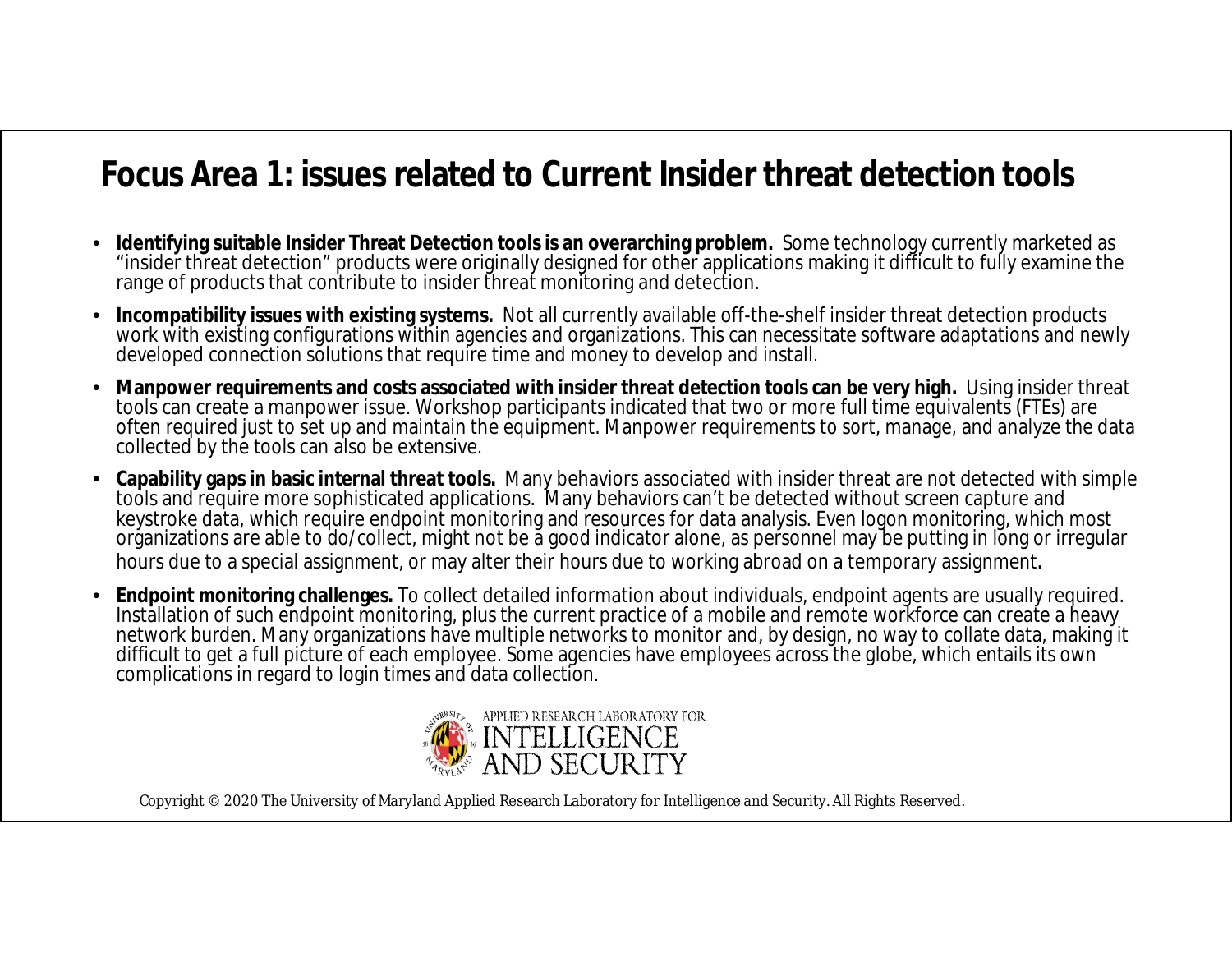#### **Focus Area 2: Monitoring and Maintenance Tools**

- **Inside vs. Outside.** Opinions varied on whether tool vendors provide adequate support. Some felt that having in-house engineering resources is extremely useful. One office has data scientists on staff; having people in-house leads to better understanding of the culture of the corporation and more tailored requirements.
- **Required internal support.** Generally, organizations have found that is necessary to create a team of individuals with specific responsibility for monitoring insider threat. One office spends 60% of its time maintaining tools. Another organization has 42 people maintaining the tool, just on the high side. It has taken one organization about a year to install, tune, and train a team to analyze the content of the company culture.
- **Vendor support.** Some vendors offer contractors to provide support in-house or allocated as a staff team. Having Professional services on call to trouble-shoot problems especially in early stages of an InT program, can be very useful, but there are many issues involved, including location of these representatives, cost for services, and time required for response.

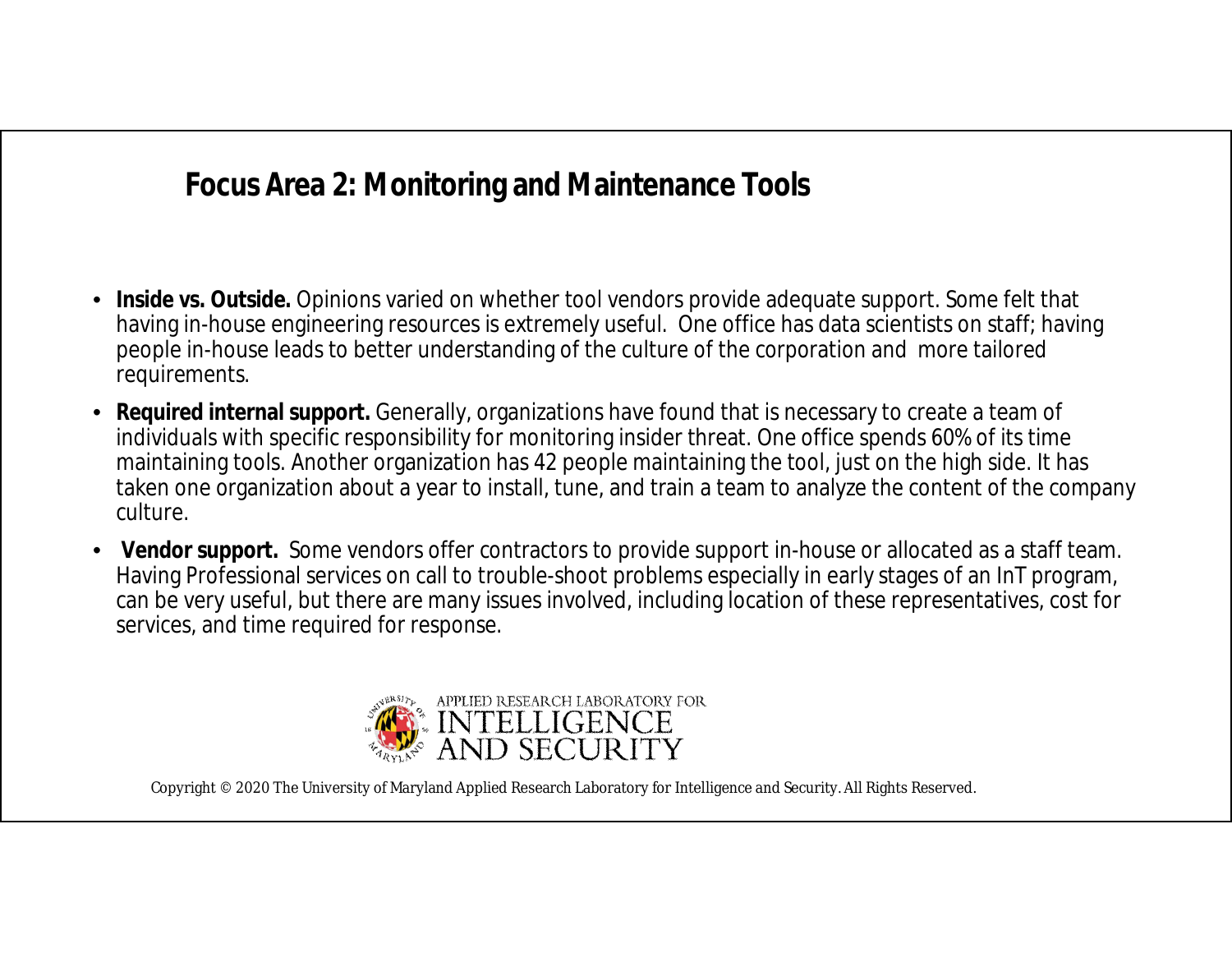# **Focus Area 3: Challenges Associated with Managing Insider Threat**

- **Extremely high number of detected events.** One common challenge with insider threat data is the huge intake of events (one attendee reported 118 million) resulting in a deluge of alerts (1.2 million) which would require at least 2 FTEs to sort and analyze. Another user reports that software is pulling in 9,000 events/sec and the system is often not functioning as a result of overload. There is simply no easy way to sample a more manageable intake.
- **Problems with risk ranking.** Another challenge is that risk ranking is reportedly not working; many systems treat all risk factors as equal. One user reports, "It feels like we are playing 'whack a mole' - we have security measures, but most of our alerts are false positives." Additionally, it is important to study different indicators for monitoring different threats. The indicators of violence are not the indicators of espionage, and are not the indicators of suicide.
- **Integration of Human Resources (HR) data.** There is a need to incorporate human resources (HR) data to get a full picture of employee risk levels. Such data for contractors is not always available. Data for individuals working remotely is also not always available.
- **Focusing on deviations from regular activity.** A risk matrix is needed for all personnel in a given agency or organization, which includes a baseline plus daily activity. There is a need to be able to differentiate "normal business" from when an individual diverges from his/her normal pattern. This provides an ability to look for change in behavior as a possible indicator. More detail and visibility is needed into privileged users.

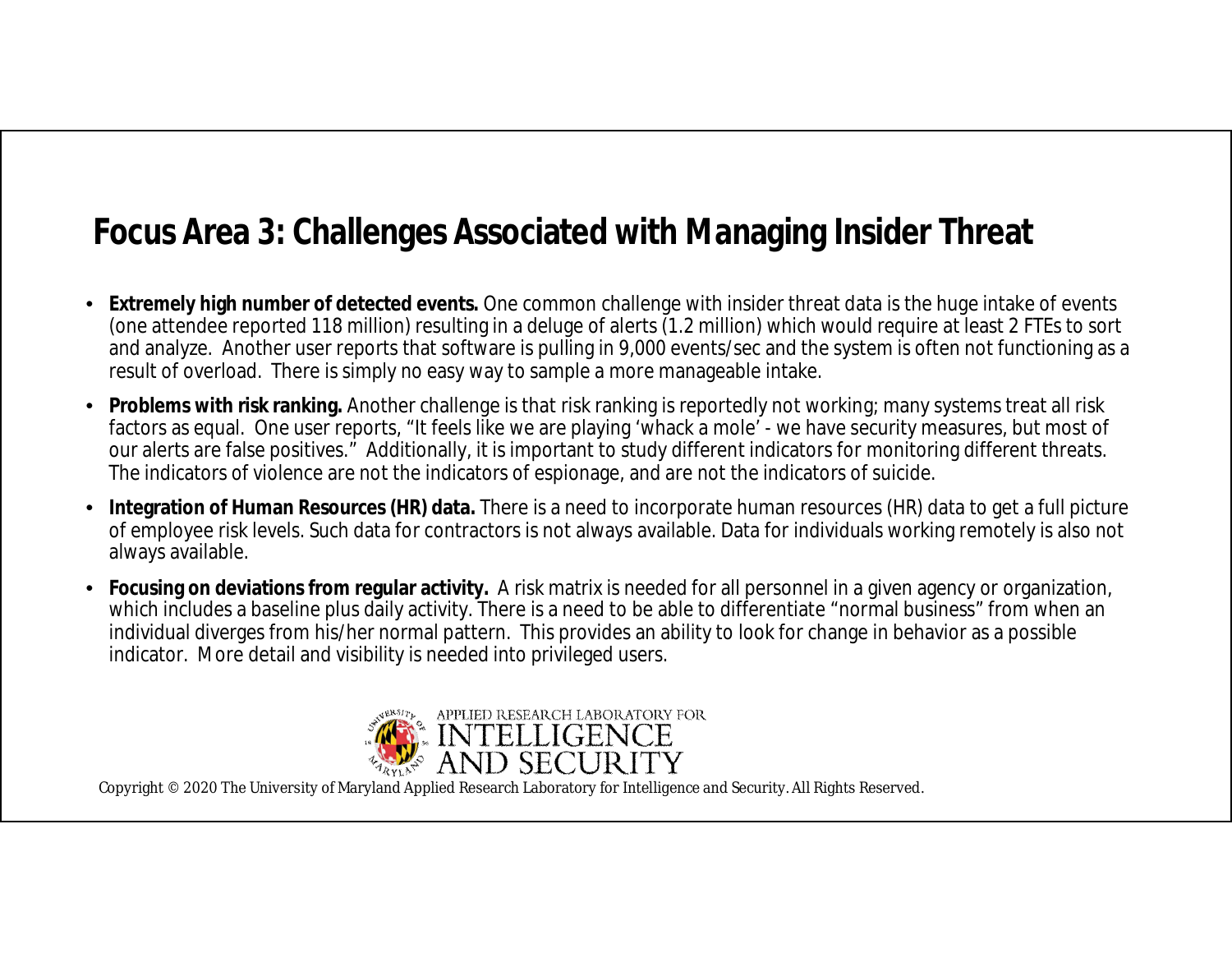### Focus Area 4: Program Management Issues Related to Insider Threat **Efforts**

- **Varying levels of organizational support.** While it is common to have management support for an insider threat program, there is often little or no money provided for this function. Once there is a perceived solution, even if this solution is preliminary and not fully evaluated, management appetite for spending on the insider threat problem may further deteriorate.
- **Limited understanding of function of insider threat tools when programs are first introduced and need to meet many different requirements.** Not many understand what an insider threat tool is or what it would need to be to provide real insight for their organization. Government organizations implement InT programs in response to Executive Order 13587, issued in 2011 by President Obama, or to the National Industrial Security Program Operating Manual (NISPOM) requirement, which covers requirements for DOD contractors. Hospitals and medical organizations are more focused on protection of sensitive patient data, and business and technical design companies are seeking to protect proprietary information related to their products. These many different reasons for establishing insider threat monitoring lead to very different tool requirements. There is not a "one size fits all" approach for sorting out InT tool needs and there are no guides or manuals to assist in determining which tools to purchase.
- **Cost and manpower issues.** Using insider threat tools can create a manpower issue. Often 2 or more FTEs are required just to set up and maintain the equipment. This is not always made clear when tools are described and offered for sale to organizations.
- **Acceptance of intrusive tools.** Some environments do not want intrusive tools. These types of tools can make formerly quick, essential tasks take far too long. Developers continuously push back against extreme slowing or in some cases against any slowing. One user stated, "We cannot deploy agents on the box in all scenarios because we cannot afford slowdowns for the warfighter."

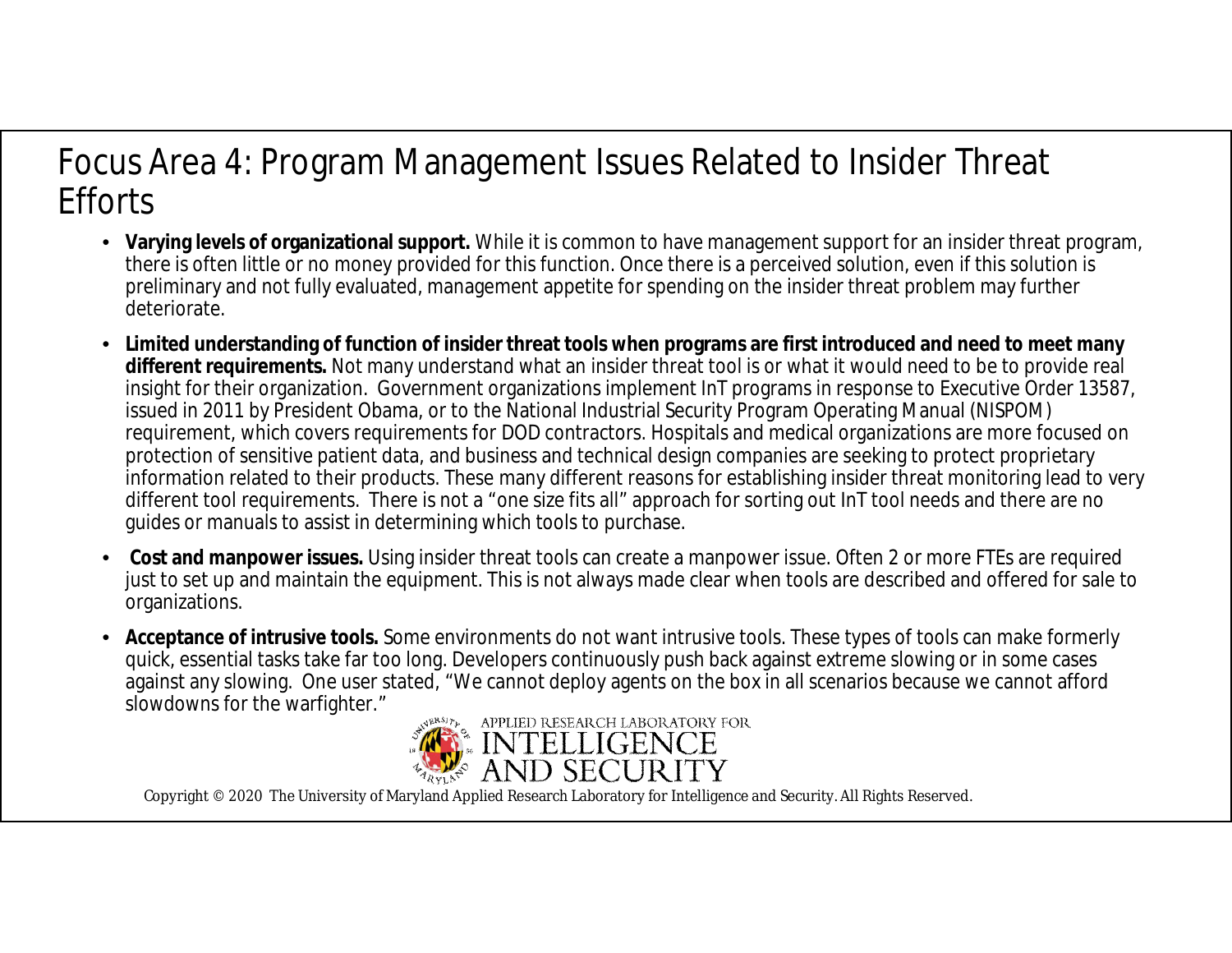### Focus Area 4: Program Management Issues Related to Insider Threat Efforts (continued)

- **Differences in how insider threats are monitored within organizations.** Some insider threat programs fall under cyber security, some under personnel security. Some units started as cyber intelligence teams with that posture and expertise. These difference in where InT programs are located within an organization can create differences in funding, visibility, trust from employees, and access to data.
- **Desire to look beyond behavior.** Several organizations expressed desire to know more about insiders than just their observed behavior - wanting to move on to understanding intent. For example several key questions identified include: Why are employees leaving? Are they planning to take data with them? What causes employees to consider removing sensitive material? These questions cannot be answered from current insider threat monitoring technology which can track patterns of behavior and indicate areas of possible risk. Most agreed that more tools with more sophisticated analytic capabilities, including machine learning and AI, will be needed in order to answer questions of intent.

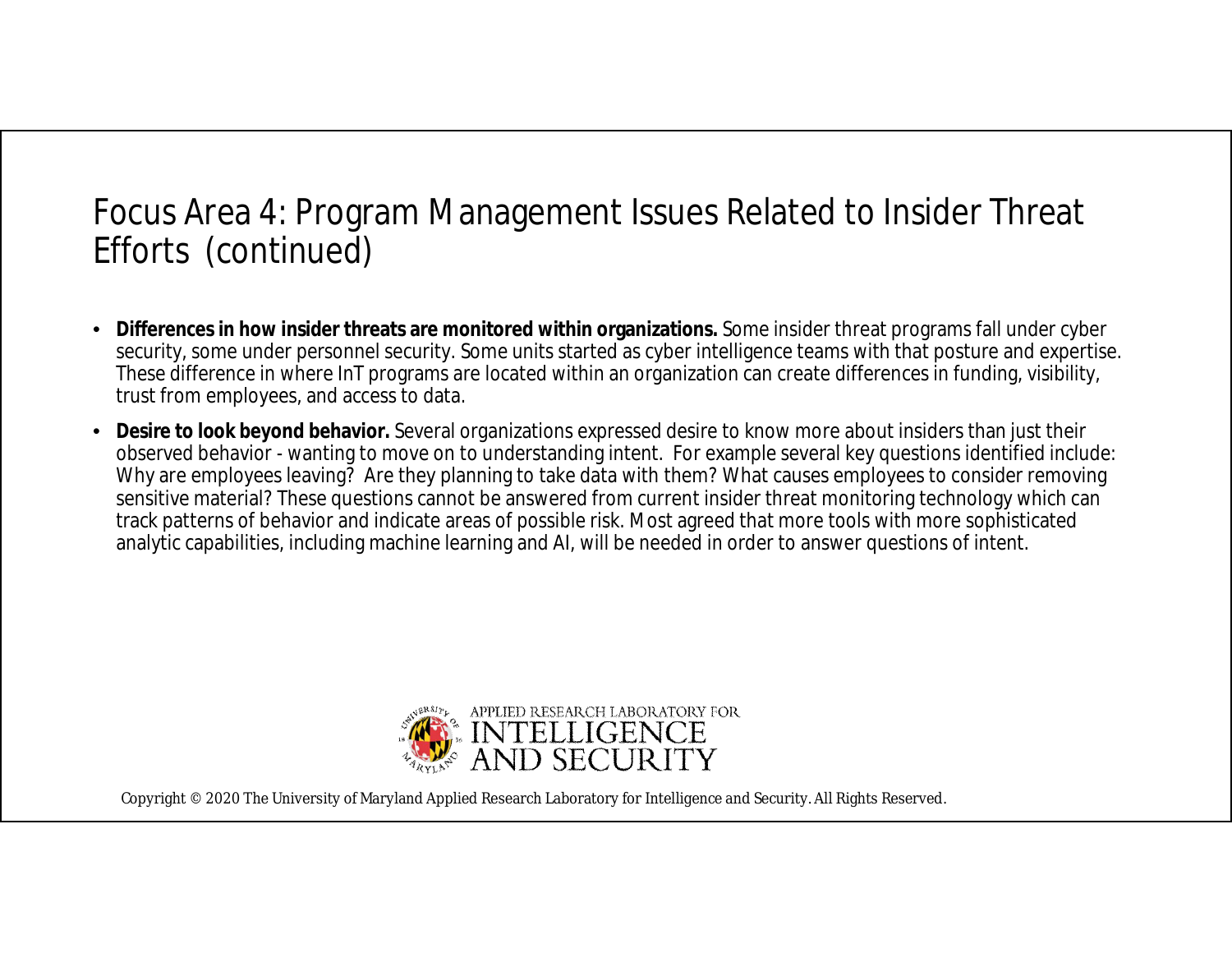### **Focus Area 5: Identified Requirements for a future Insider Threat Tool**

Workshop participants identified the following features and capabilities as necessary for the development of a future tool for detection of insider threat.

•Incorporation of HR data for a more complete picture; this could be limited for contractors where data is not as readily available.

•Ability to look for change rather than baseline.

•Ability to look at cyber behavior, learn baseline, and then detect deviations.

•Ability to be able to see if VPNs from foreign travel match logged travel.

•Improved case-management tools, but differences in opinion about whether these should be part of the InT tool or a separate system.

•Automatic case management would be a big time savings

•Improved Ticket creation for CER/CERT

•Ability to monitor open source information about employees and dark web presence

•Ability to "drill down" to make sense of the data – sometimes need a CI analyst to understand the context of alerts.

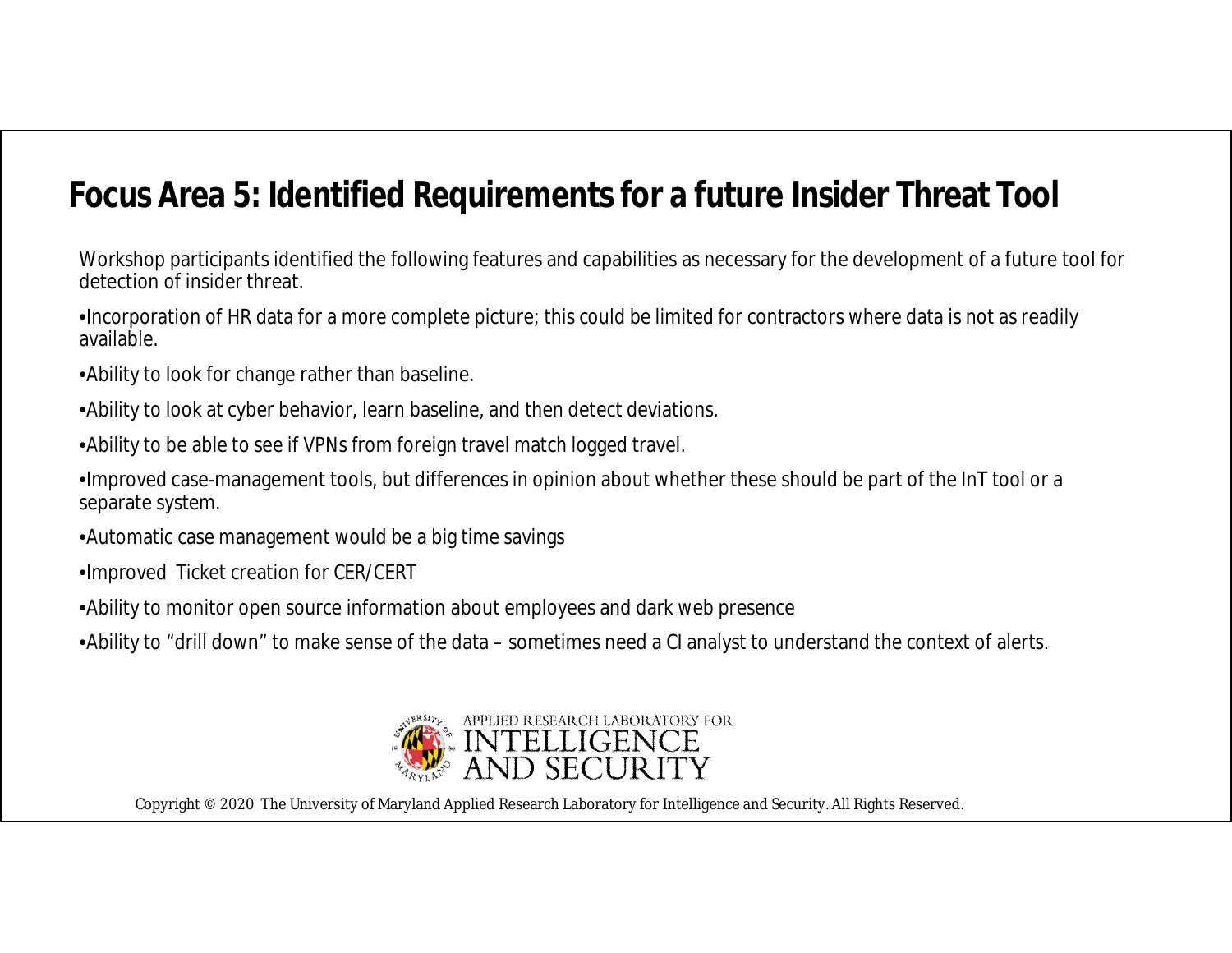### **Focus Area 5: Identified Requirements for a future Insider Threat Tool (continued)**

- **Improved risk level assessment**  how useful are the scores? Weighting of factors is not yet mature.
- **Integration of scenario-based models** (e.g. is an employee at risk for data loss? Suicide? Retention?)
- **Ability to measure distinctive elements,** including reduction in false positives (reports do not equal false positives), organize by types of cases, more metrics overall. For example sometimes capture "true positive/not actual" case (e.g. large print job) but it's not actually indicative of threat (i.e. there is a legitimate explanation)
- Improved Review Dashboard, that provides the ability to look at multiple cues without having to write the queries, several users don't like the need to use advanced features to adjust monitoring and ensure that the tool is doing what you think it is and would appreciate a simpler monitoring approach.

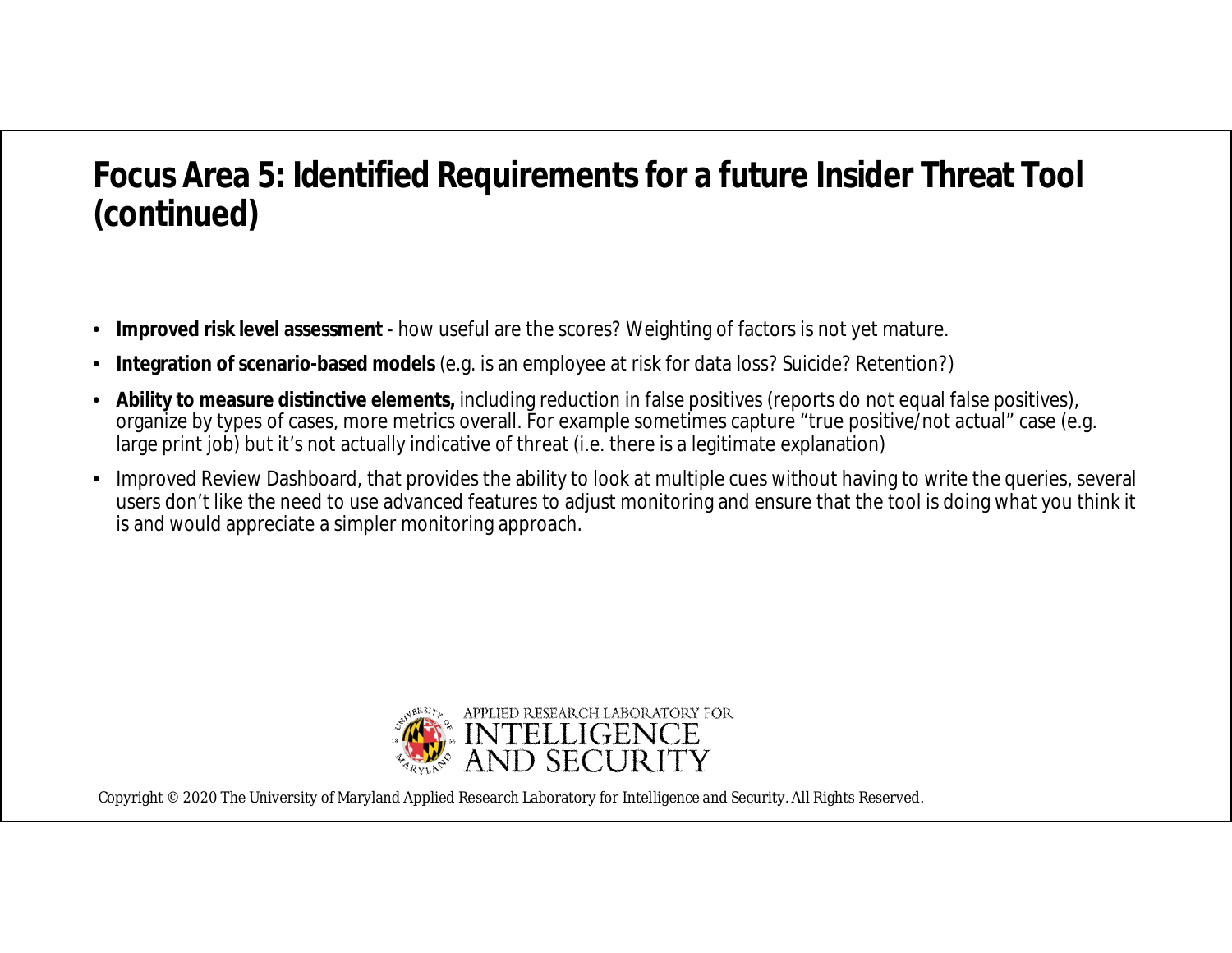### **Terminology Related to Insider Threat Programs: Moving from Insider Threat to Insider Trust**

- Terminology about any issue can be important, and some organizations are sensitive about using "insider threat," which may not resonate with their work force.
- For some organizations preferred terms to refer to insider threat risks include: data loss prevention, information protection, trade secrets protection, and trusted workforce.
- Other organizations tend to like the term "insider threat" because it sets up clear expectations, i.e., "we are watching you."
- Terminology preferences may be based to a considerable extent on context, workforce composition, and organizational culture.
- Some participants believe that shifting to a more positive emphasis on "data protection" and "trust placed in the workforce" has the potential to result in greater workforce acceptance of the need for insider threat detection programs as well as increased levels of employee participation in these programs.

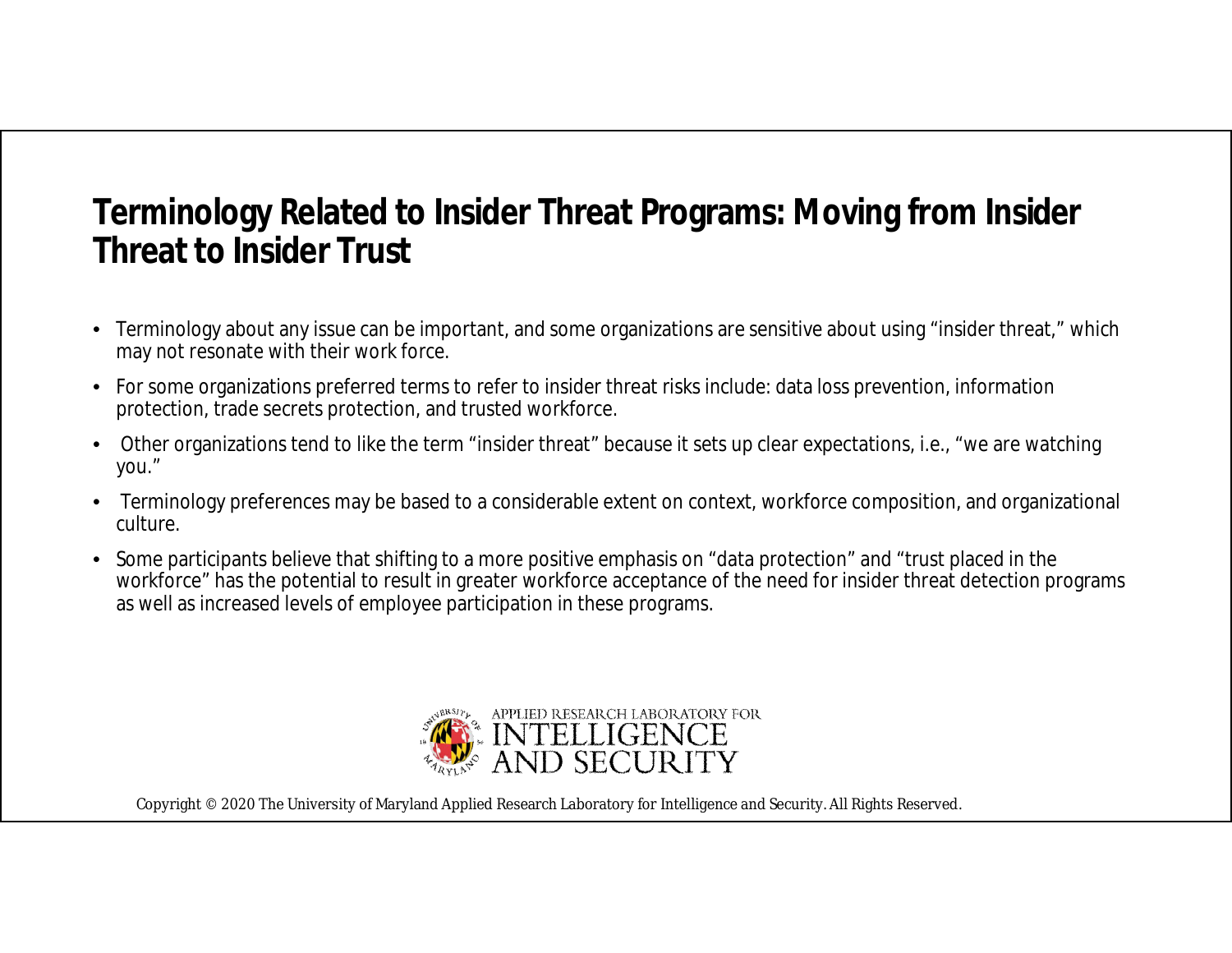# **Key Findings from InT Tools Workshop**

- **Primary importance of finding out what data you have and what you need to know from the data in order to establish a successful insider threat monitoring program.**
- **Organizations may not be able to buy off-the-shelf insider threat technology as a solution. They may have to build a system to fit organizational needs (not all organizations will have resources for this).**
- **There are many terms in use for insider threat detection that are not well defined in the industry. It would be useful to develop an agreed set of standard definitions.**
- **The need to know your personnel is an over-arching requirement for insider threat monitoring. The more familiar supervisors are with the concerns and behaviors of their employees, the more likely it will be to develop a trusted work force.**
- **Is there a balance between technological detection of insider threat and understanding human factors? This demonstrates a clear need for the integration of concepts and approaches from the social sciences into technical threat monitoring.**
- **Anomalies in behavior are not in themselves meaningful – greater understanding is needed of what an anomaly might indicate.**